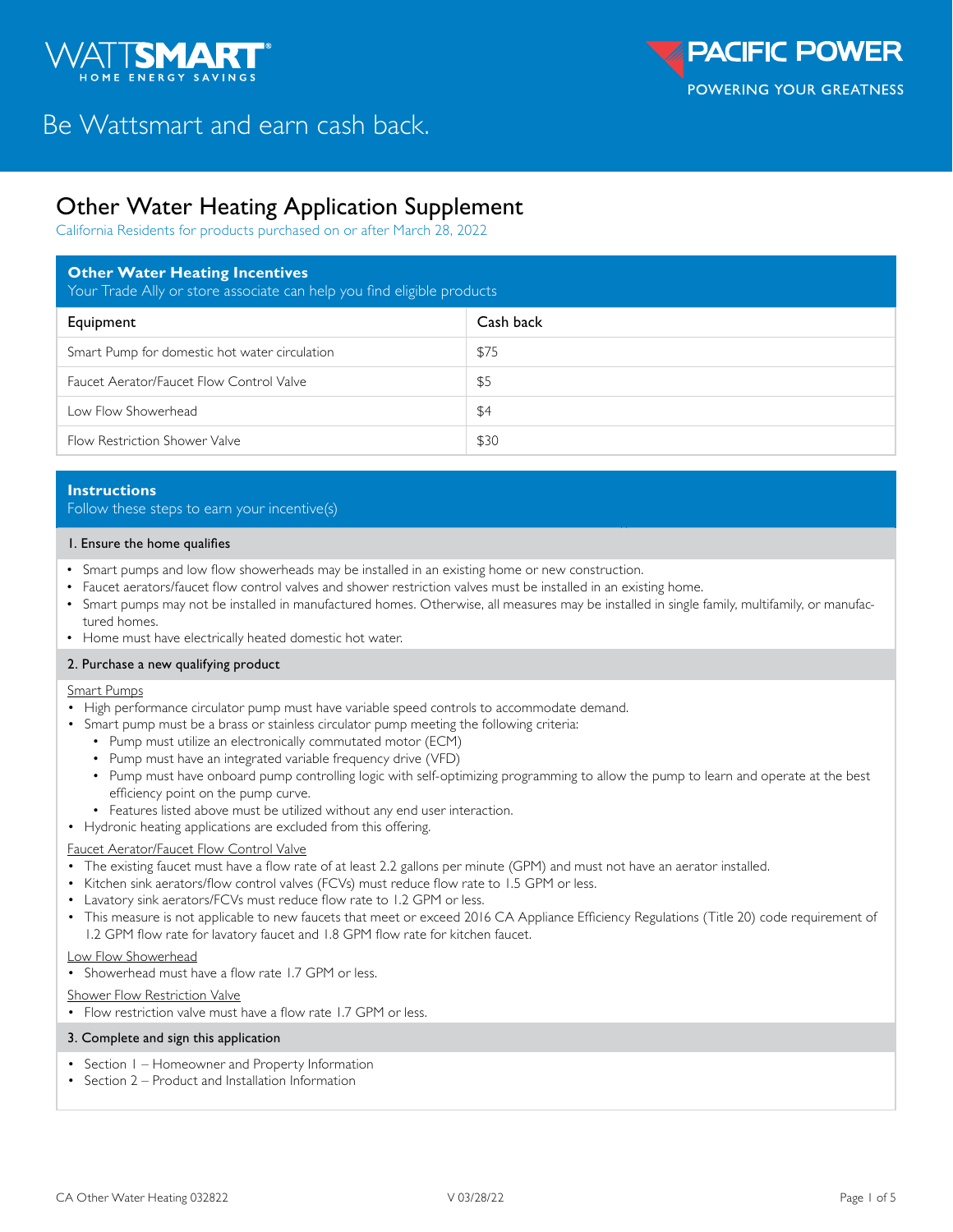Steps and requirements to earn each incentive(s)

#### 4. Include itemized receipts or invoices that clearly show and describe the following:

- Model number
- Product and installation costs
- Date of purchase
- Flow rate in gallons per minute for faucet aerators/flow control valves, low flow showerheads, and flow restriction valves

| <b>SECTION I</b>                                                                                                                      |                                      |                           |                                                                |                                                    |                                |  |  |                    |          |  |  |  |
|---------------------------------------------------------------------------------------------------------------------------------------|--------------------------------------|---------------------------|----------------------------------------------------------------|----------------------------------------------------|--------------------------------|--|--|--------------------|----------|--|--|--|
| Homeowner and Property Information                                                                                                    |                                      |                           |                                                                |                                                    |                                |  |  |                    |          |  |  |  |
| Utility account number                                                                                                                |                                      |                           |                                                                |                                                    |                                |  |  |                    |          |  |  |  |
| Name on utility account                                                                                                               |                                      |                           |                                                                |                                                    |                                |  |  |                    |          |  |  |  |
| Address where product was installed                                                                                                   |                                      |                           |                                                                | City                                               |                                |  |  | State              | ZIP Code |  |  |  |
| Address where incentive check should be mailed                                                                                        |                                      |                           |                                                                | City                                               |                                |  |  | State              | ZIP Code |  |  |  |
| Daytime phone for questions about your application                                                                                    |                                      |                           |                                                                | Email address for questions about your application |                                |  |  |                    |          |  |  |  |
| Home type: <b>Q</b> Single family <b>Q</b> Multifamily<br>Manufactured                                                                |                                      |                           |                                                                |                                                    |                                |  |  |                    |          |  |  |  |
| Home's water heating fuel source (select one)<br>$\Box$ Electric heat pump water heater $\Box$ Electric<br>$\Box$ Gas<br>$\Box$ Other |                                      |                           |                                                                |                                                    |                                |  |  |                    |          |  |  |  |
| Home's primary cooling source (select one)<br>□ Central air conditioner                                                               |                                      |                           | Evaporative cooler<br>$\Box$ Electric heat pump<br>$\Box$ None |                                                    |                                |  |  |                    |          |  |  |  |
| Home's primary heating source (select one)                                                                                            |                                      |                           |                                                                |                                                    |                                |  |  |                    |          |  |  |  |
| <b>Electric baseboard</b>                                                                                                             | $\Box$ Electric ceiling or wall heat |                           |                                                                | $\Box$ Electric furnace<br>Natural gas furnace     |                                |  |  |                    |          |  |  |  |
| <b>Q</b> Ductless heat pump                                                                                                           |                                      | Electric ducted heat pump |                                                                |                                                    | $\Box$ Other (please specify): |  |  |                    |          |  |  |  |
| Does home's primary heating source serve at least 80% of the home's conditioned living space? □ Yes □ No                              |                                      |                           |                                                                |                                                    |                                |  |  |                    |          |  |  |  |
| Is the primary language spoken in the household other than English? (Select one) $\Box$ Yes $\Box$ No                                 |                                      |                           |                                                                |                                                    |                                |  |  |                    |          |  |  |  |
| Is your household eligible for California Althernative Rates for Energy? (Select one) QYes QNo                                        |                                      |                           |                                                                |                                                    |                                |  |  |                    |          |  |  |  |
| https://www.pacificpower.net/my-account/payments/bill-payment-assistance/california-care-program.html                                 |                                      |                           |                                                                |                                                    |                                |  |  |                    |          |  |  |  |
| Are you a tenant renting or leasing at this location? (Select one) $\Box$ Yes $\Box$ No                                               |                                      |                           |                                                                |                                                    |                                |  |  |                    |          |  |  |  |
| $\Box$ (Optional) I decline to receive additional energy-efficient product incentive information.                                     |                                      |                           |                                                                |                                                    |                                |  |  |                    |          |  |  |  |
| How did you hear about cash incentives for energy-efficient products and services for your home? (select all that apply)              |                                      |                           |                                                                |                                                    |                                |  |  |                    |          |  |  |  |
| $\Box$ Friend/family                                                                                                                  |                                      | <b>Utility website</b>    |                                                                |                                                    | $\Box$ Print ad                |  |  | $\Box$ TV/radio ad |          |  |  |  |
| $\Box$ Contractor/store staff                                                                                                         | $\Box$ Other                         |                           |                                                                |                                                    |                                |  |  |                    |          |  |  |  |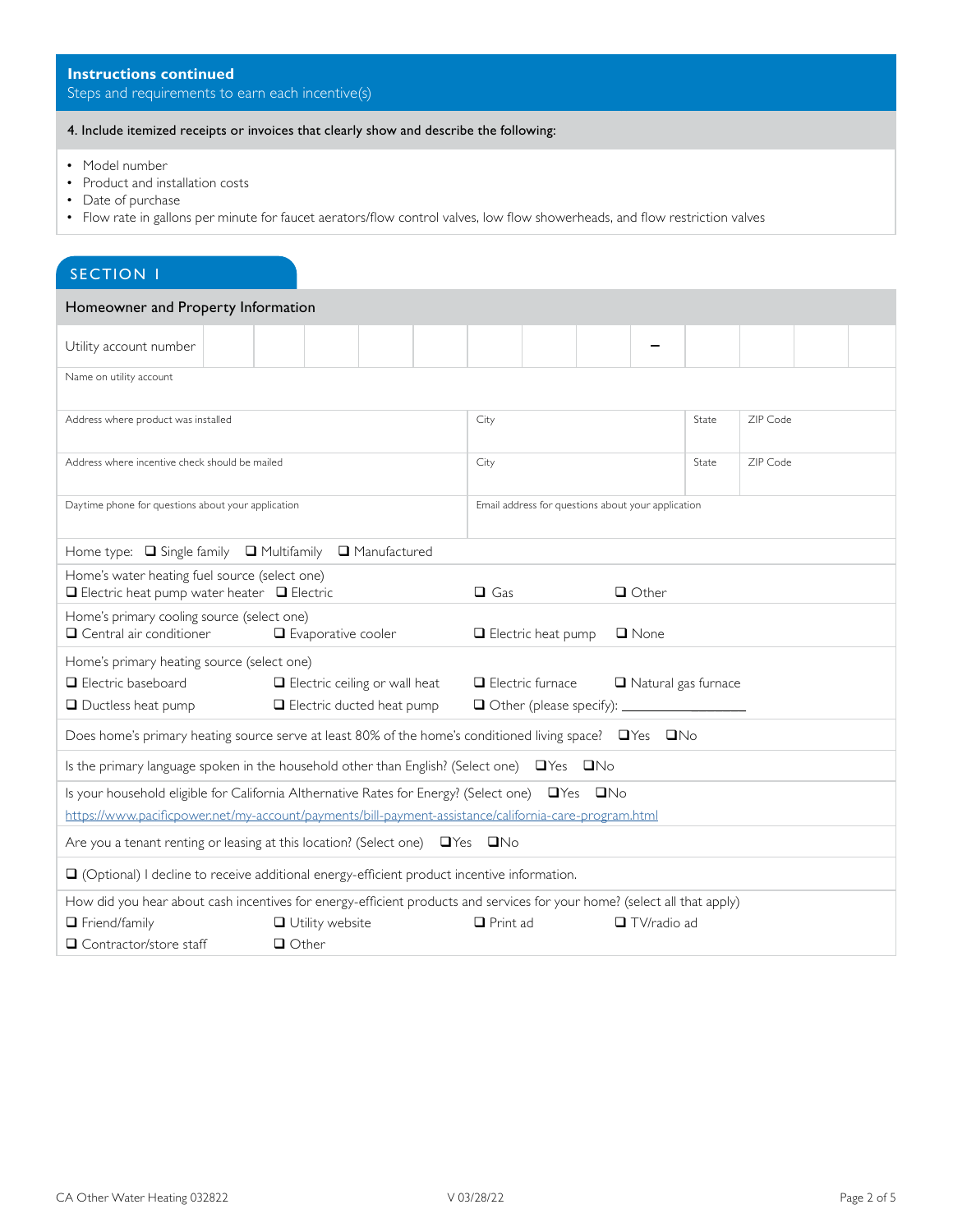## SECTION 2

#### Product & Installation Information

| Date of purchase                        |                        |              |                 | Date work completed |                     |          |                 |  |
|-----------------------------------------|------------------------|--------------|-----------------|---------------------|---------------------|----------|-----------------|--|
| Equipment                               | Manufacturer/<br>Brand | Model Number | Flow Rate (GPM) | Install Location    | Incentive           | Quantity | Total Incentive |  |
| Smart Pump                              |                        |              | N/A             |                     | $$75$ $\times$      |          | \$              |  |
| Faucet Aerator or Flow<br>Control Valve |                        |              |                 |                     | $$5$ $\times$       |          | $\mathfrak{P}$  |  |
| Low Flow Showerhead                     |                        |              |                 |                     | \$4<br>$\mathsf{x}$ |          | $\mathfrak{P}$  |  |
| Showerhead Flow Re-<br>striction Valve  |                        |              |                 |                     | \$30<br>$\times$    |          | \$              |  |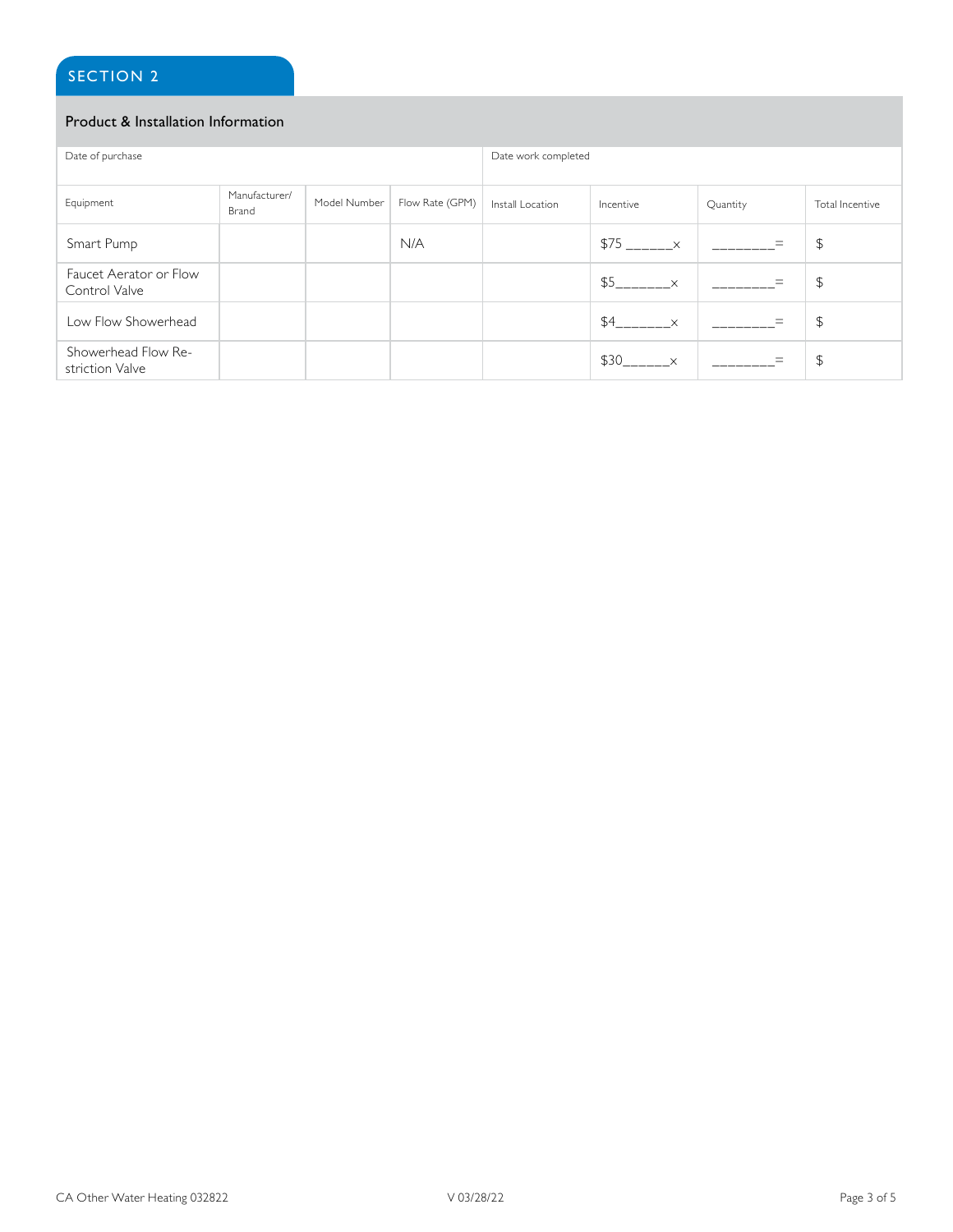Pacific Power sponsors a variety of programs providing incentives for the installation of energy-saving products or services ("Program"). These Terms and Conditions set forth the participation requirements for customers applying for incentives through the Program. By signing below, the customer named in the Program Application ("Customer") is agreeing to comply with and be bound by these terms.

Program Administrator: The Program is sponsored by Pacific Power and administered by Resource Innovations, Inc. ("Program Administrator"). Pacific Power has authorized the Program Administrator to conduct such activities, including, but not limited to, review, processing, and approval of incentives and Customer applications and agreements; inspections of customer facilities and project information requests from customer; measurement and verification activities; and issuing incentive checks.

Trade Allies: As a convenience to customers, Pacific Power provides a list of contractors, distributors, manufacturers, and other organizations ("Trade Allies") who may assist customers participating in Pacific Power programs. In some cases, a Program may require Customer to engage a qualified Trade Ally in order to qualify for incentives offered by the Program. Customer acknowledges that Pacific Power, Program Administrator, and the Trade Allies are independent contractors with respect to the Program, and that Trade Allies are not authorized to make representations or incur obligations on behalf of Pacific Power or Program Administrator. Participation as a Trade Ally does not constitute an endorsement by Pacific Power or Program Administrator, nor does it certify or guarantee the quality of work performed. The list of Trade Allies is available at pacificpower.net/ca-tradeallies. Customer is responsible for payments to Trade Allies.

Program Funding: Program funds are limited and incentives are subject to funding availability. Applications are accepted on a first-come, first-served basis until the conclusion of the Program term, or until Program funds are no longer available, whichever occurs first. Incentives are subject to tariff approval and may change with 45 days of notice. Pacific Power reserves the right to change or cancel the Program or its terms and conditions at any time. Please reference the Program website at pacificpower.net/hes to determine the current status of incentive availability and view the most current version of the Program terms.

Eligibility: This Program is available to residential electric customers residing in the state of California who purchase their electricity from Pacific Power on rate schedules D, DL-6, DS-8, DM-9 or NEM-35. Landlords who own rental properties served by Pacific Power in the state of California where the tenant is billed on rate schedules D, DL-6, DS-8, DM-9 or NEM-35 may also qualify for this Program. Incentive checks will be issued in the name of the qualifying account holder. If a tenant, Customer is responsible for obtaining the property owner's permission to install the energy efficiency services or measures implemented. Customer's signature on the Application indicates that Applicant has obtained such permission. Equipment must meet the eligibility requirements specified in the Instructions section of the Application.

Program Participation Steps: To be considered for incentives offered by the Program, Customer must submit a fully completed and signed Application including all required documentation specified in compliance with the Program participation steps outlined in the Instructions section of the Application. Product specific documentation required to be submitted with the Application and specific instructions for completing the Application related to the qualifying product or service are outlined in the Instructions section of the Application. Applications must be postmarked within 90 days of completion of the qualifying product purchase or service completion. As part of the Application review process, Pacific Power or Program Administrator may request additional documentation and conduct any site inspection activities necessary to confirm eligibility, installation and operability of measures. Failure to provide or complete any of the requested information or Program requirements may result in the return of the Application and denial of incentives.

Program Incentive: The Program offers incentives for the installation of eligible measures. Customer understands that submission of an application, even if correct and complete, does not guarantee payment of incentives. Payment of the incentive amount is based on Pacific Power's approval of installed measures and Customer meeting all eligibility and Program requirements. Eligible equipment receiving incentives under the Program are not eligible for purchase and installation incentives or credits under any other Pacific Power programs. Please allow up to forty-five (45) days to receive your incentive payment after final approval of project documentation.

Tax Liability: Customer acknowledges that receipt of any incentive pursuant to the Program may result in taxable income to the Customer, even if Customer does not directly receive a payment, and that Customer is solely responsible for payment and reporting with respect to Customer's taxes. Customer should consult his or her own tax advisor with respect to the tax treatment of incentives provided pursuant to the Program. Neither Pacific Power nor its Program Administrator is responsible for any tax liability which may be imposed on the Applicant as a result of any incentive payment. Nothing in these Terms and Conditions is intended to constitute tax advice and cannot be used for the purpose of avoiding penalties under the Internal Revenue Code.

Use of Environmental Attributes: Customer may not use or report on Environmental Attributes associated with installation of qualifying equipment or its operation that in any way would compromise the ability of Pacific Power to utilize the project energy savings for regulatory reporting purposes. Customer may claim that it is facilitating the production of the Environmental Attributes attributable to the qualifying equipment as long as (and at the same time) Customer states the installation of the qualifying equipment was made possible with funding from Pacific Power. Environmental Attributes means any and all credits, benefits, emissions reductions, offsets and allowances, howsoever entitled, resulting from the avoidance of the emission of any substance to the air, soil or water at or by Customer generating facilities through reduced generation of energy or other savings or offsets on account of the energy efficiency project(s).

Customer Information: Customer authorizes and acknowledges that Pacific Power may duplicate, disseminate, release and disclose Customer's information relating to a Program application (including the entirety of its contents), and any other information related to the Customer's participation in the Program, including but not limited to account information and billing data, energy usage, and tax identification numbers to Program Administrator and Trade Allies, as applicable, and any other third party utilized by Pacific Power for the purposes of processing the Customer Application, to confirm eligibility, to verify product installation or service implementation, operation and results, to issue payment on behalf of the Program, to monitor compliance with Program Terms and Conditions; or as required to comply with state and/or federal law, fraud prevention, regulation, and other legal action; in those cases, Pacific Power and its subcontractors shall comply with all legal requirements of the jurisdiction of the individual whose Customer data would be disclosed before making such disclosure.

Project Installations: Neither Pacific Power nor its Program Administrator are responsible for the proper installation or performance of the energy efficiency services or measures implemented and are not responsible for any claims the Customer might have against the manufacturer, the retailer or the installer with regard to the energy efficiency services or measures implemented. Customer is solely responsible for the selection of equipment or measures to be installed or implemented and for the selection of a third party service provider or Trade Ally to complete the installation of and implementation of any equipment or measures. Responsibility for delivery and workmanship related to any equipment or services the Customer procures exclusively rests with that contractor or retailer.

Fraud: Any person who knowingly files an application containing any materially false information or who purposely or misleadingly conceals information subjects such person to criminal and civil penalties. Any and all funds determined to have been acquired on the basis of inaccurate or fraudulent information must be returned to Pacific Power. Any customer found to be engaged in fraudulent activity or misrepresentation of any kind will be removed from the Program. This section shall not limit other remedies that may be available for the filing of a false or fraudulent application, including, but not limited to, referral to law enforcement authorities.

No Warranties: Pacific Power and Program Administrator do not make any, and both Pacific Power and Program Administrator expressly disclaim all warranties or representations of any kind with respect to the design, manufacture, construction, safety, performance or effectiveness of any potential energy or cost savings, equipment installed, measures implemented, and/or services rendered by any person or entity in connection with the Program. PACIFIC POWER AND PROGRAM ADMINISTRATOR DISCLAIM ALL WARRANTIES, EXPRESS OR IMPLIED, TO THE MAXIMUM EXTENT PERMITTED UNDER LAW, WHETHER STATUTORY OR OTHERWISE, INCLUDING WITHOUT LIMITATION ANY WARRANTIES OF MERCHANTABILITY OR FITNESS FOR A PARTICULAR PURPOSE.

Indemnification: Customer shall defend, protect, indemnify and hold harmless Pacific Power, Program Administrator and their respective directors, employees, contractors, agents, and service providers (collectively, the "Indemnified Parties") against all claims, losses, expenses, damages, demands, judgments, causes of action, suits, costs (including attorney's fees and expenses) and liability of every kind and character whatsoever ("Claims") arising out of or related in any way to, directly or indirectly, Customer's participation in the Program; provided however, that Customer shall not be required to indemnify and hold harmless any Indemnified Party member against Claims adjudicated to have been caused by their sole negligence or willful misconduct.

Limitation of Liability: To the fullest extent allowed by law, Pacific Power and Program Administrator's total liability, regardless of the number of claims, is limited to the amount of the incentive payment approved in accordance with Program requirements, and Pacific Power, Program Administrator and its affiliates and their respective directors, employees, contractors, agents, and service providers shall not be liable to the Customer or any other party for any other obligations. Notwithstanding anything in these Terms and Conditions to the contrary, Pacific Power, Program Administrator, and their respective directors, officers, employees and/or agents shall not be liable for any type of damages, whether indirect, incidental, consequential, exemplary, reliance, punitive or special damages, including damages for loss of use regardless of the form of action, whether in contract, indemnity, warranty, strict liability or tort, including negligence of any kind arising from or relating to the Program or these Terms and Conditions.

Compliance with Law: Customer, at its own expense, is responsible for meeting all requirements and complying with all local and state laws and codes concerning the Program, including without limitation, the installation and maintenance of eligible equipment. Customer shall, at its own expense, obtain and maintain licenses and permits needed to install eligible equipment. Failure to obtain and maintain necessary licenses and permits constitutes a material breach of Customer's obligations.